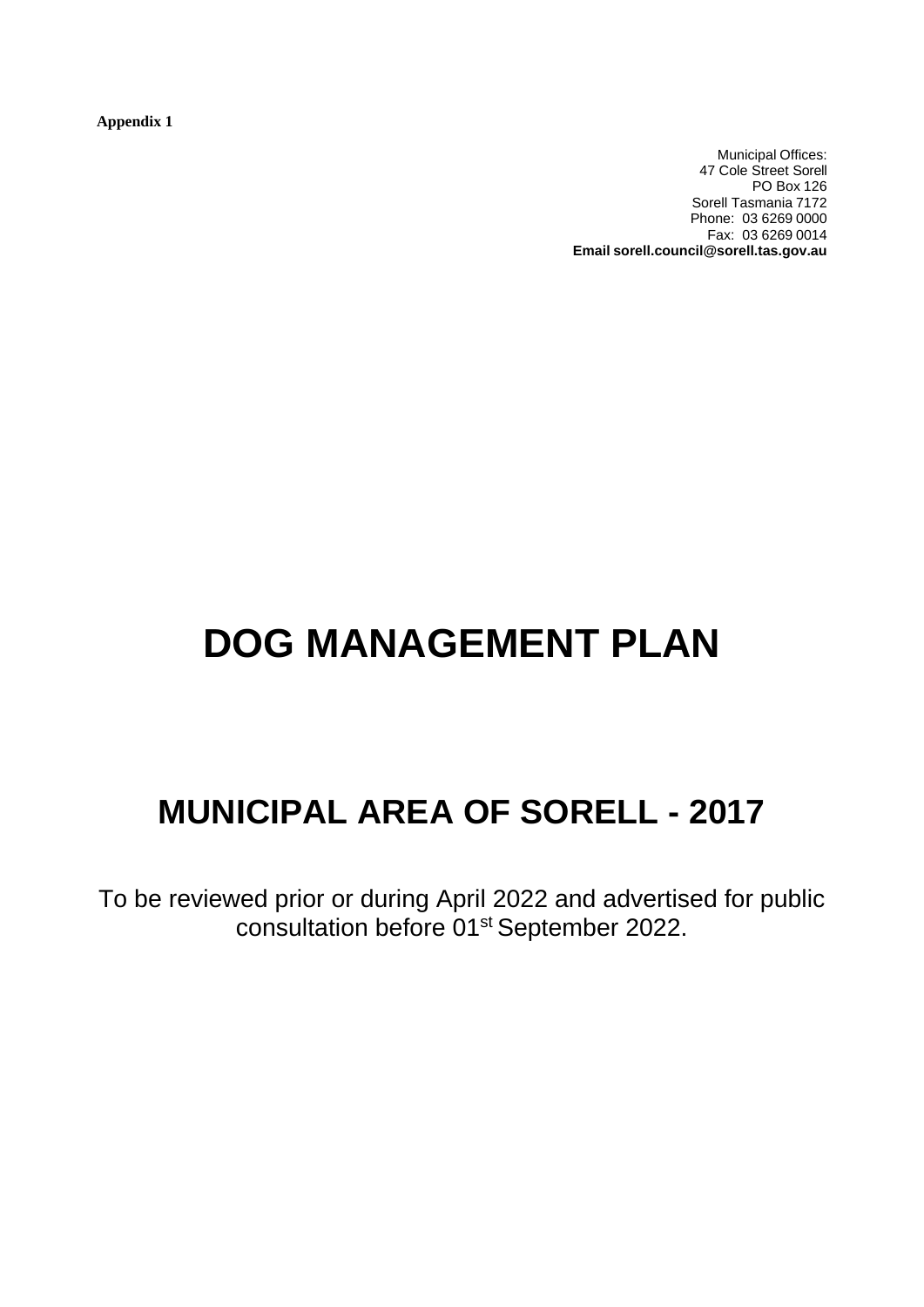# **INDEX**

# **DOG MANAGEMENT PLAN MUNICIPAL AREA OF SORELL - 2017**

| Index                                 |                                                                               | Page 2  |
|---------------------------------------|-------------------------------------------------------------------------------|---------|
| Introduction                          |                                                                               | Page 3  |
| Dog Management Plan - Process         |                                                                               | Page 3  |
| Dog Management Plan - Review          |                                                                               | Page 3  |
| Objectives                            |                                                                               | Page 3  |
| Responsible Dog Ownership             |                                                                               | Page 4  |
| Fees                                  |                                                                               | Page 4  |
| <b>Registration Fees</b>              |                                                                               | Page 5  |
|                                       | <b>Kennel Licences</b>                                                        | Page 5  |
| $\overline{\phantom{0}}$              | How will Council process the Application                                      | Page 6  |
| $\blacksquare$                        | How will Council reach a Decision                                             | Page 6  |
|                                       | Can Council Refuse to Grant, Renew or Cancel a Licence                        | Page 6  |
|                                       | What if Council Refuses to Grant, or Renew, or Intends to Cancel<br>A Licence | Page 7  |
|                                       | <b>Renewal of Licence</b>                                                     | Page 7  |
|                                       | Can the Licence be transferred to Another Person or Property                  | Page 7  |
| <b>Penalties</b>                      |                                                                               | Page 8  |
| Dangerous Dogs                        |                                                                               | Page 8  |
| <b>Complaints &amp; Nuisance Dogs</b> |                                                                               | Page 10 |
| <b>Provision of Declared Areas</b>    |                                                                               | Page 11 |
| Off the Lead Dog Exercise Areas       |                                                                               | Page 11 |
| <b>Training Areas</b>                 |                                                                               | Page 12 |
| <b>Prohibited Areas</b>               |                                                                               | Page 12 |
| <b>Prohibited Public Areas</b>        |                                                                               | Page 12 |
| Dog Restricted Areas                  |                                                                               | Page 12 |
| <b>Impounding of Dogs</b>             |                                                                               | Page 13 |
| Signage                               |                                                                               | Page 14 |
| Sick & Injured Animals                |                                                                               | Page 14 |
| Dog Control Act                       |                                                                               | Page 14 |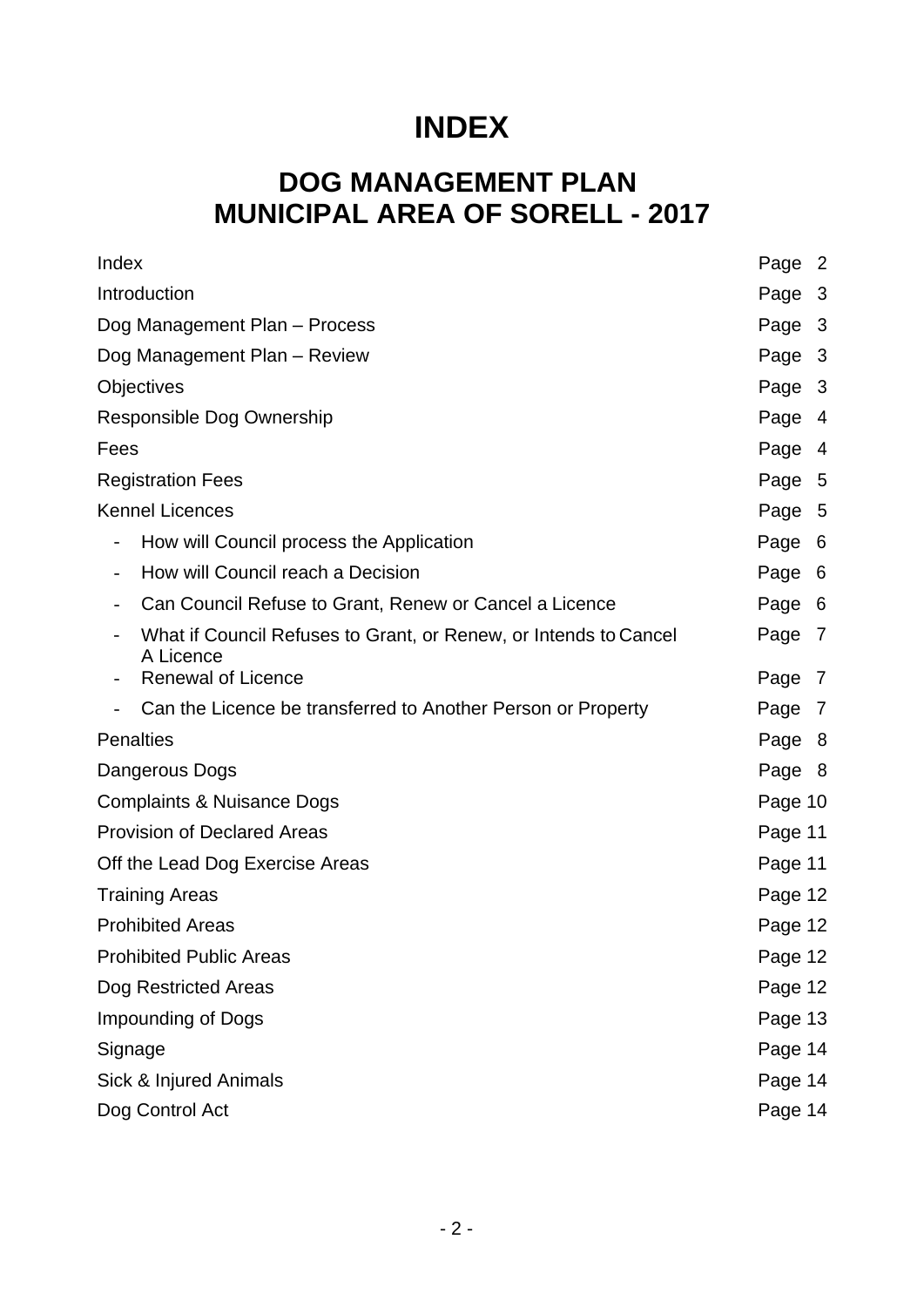# **Introduction**

The Dog Control Act 2000 came into effect on 2 April 2001. The later legislation has repealed the Dog Act 1987, and therefore, becomes the primary legislation in this area.

Section 7 of the Dog Control Act 2000 requires Council to develop and implement a policy relating to dog management within its municipal area.

- A Dog Management Plan is to include the following:
	- A code relating to responsible ownership of dogs.
	- The provision of declared areas.
	- A fee structure.
	- Any other relevant matter.

#### **Dog Management Plan – Process**

- That Council is to:
	- Invite public submissions relating to a proposed Dog Management Plan, and
	- Consult with any relevant body or organisation, and
	- Consider any submissions and result of any consultation before finalising the Plan.

#### **Dog Management Plan – Review**

- A Council is to review its Dog Management Plan at least once every five years.
- In reviewing its Dog Management Plan, a Council is to take the actions referred to in that relevant section.

#### **Objectives**

- Ensure that dogs in the community are well cared for.
- Ensure that dog owners are able to maximise their enjoyment of their animals with access to suitable public open space areas.
- **Ensure that owner's activities and those of their dogs do not adversely affect the** rest of the community or the environment.
- **IDENTIFY And prioritise current and future animal management issues.**
- Develop a plan to address identified animal management issues.
- Invite Submissions from:
	- The Community, Animal Welfare Agencies, Conservation Groups, Veterinarians, and Regulatory Bodies in the consultation process to allow Council to make an informed decision.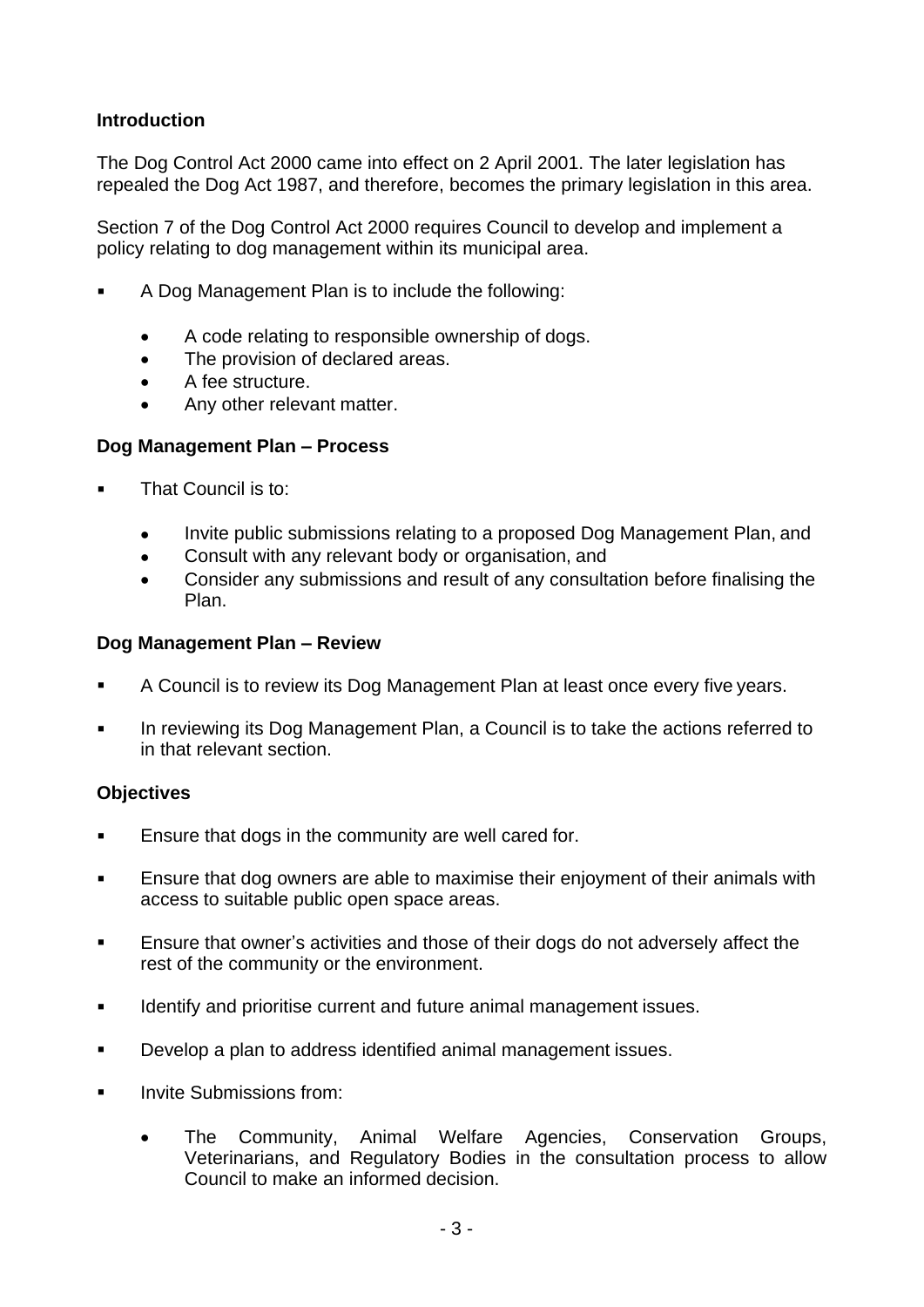# **Responsible Dog Ownership**

- To promote and encourage responsible dog ownership. Provide incentives to individuals who demonstrate responsible ownership.
- Recognising that dogs and dog owners are an integral part of the community, contributing to its quality of life and ensuring that the needs of dogs and their owners are serviced whilst recognising the differing needs of all members of the community.
- To encourage the training and education of dogs and their owners promoting responsible ownership within the community.
- **Design and implement a publicity campaign to provide dog owners with information** relating to responsible ownership, e.g. brochures, flyers, local newspaper articles.
- The owner or person in charge of a dog must ensure that the dog is not at large.
- A person carrying on primary production relating to livestock on rural land or any other person acting under his or her authority may destroy any dog at large found on that land.

### **Fees**

Council is to set their own fee structure reflecting the costs of Dog Management control. It is expected that dog owners pay a reasonable portion of the costs incurred by Council.

- 1. The entire system of Dog Control throughout the municipality is the ability of Council Officers to identify a dog's owner via the dog registration system which is a vital link needed to enforce the regulations and provisions of the Dog Control Act 2000.
- 2. All dogs must be registered and microchipped at the age of 6 months and this must be done by the end of the month in which the dog becomes 6 months old. An application for registration is required to be completed and submitted to Council. The registration year is from  $1<sup>st</sup>$  July to  $30<sup>th</sup>$  June the following year.
- 3. The Sorell Council will continue to provide reduced registration fees for desexed dogs in order to reduce the instances of unwanted or abandoned dogs and substantially reduced fees for persons registering their dog before 31<sup>st</sup> July.
- 4. A discount will also be offered to pensioners and people who hold a health care card for one dog only; any other dog incurs standard registration fees.
- 5. All relevant fees will be reviewed annually. The Sorell Council will take into consideration other Council's proposed fee structure to ensure all related dog fees maintain a level of consistency.
- 6. The Sorell Council will transfer dog registrations from other Tasmanian Council's at no cost to the dog owner, provided the registration is for the same registration period.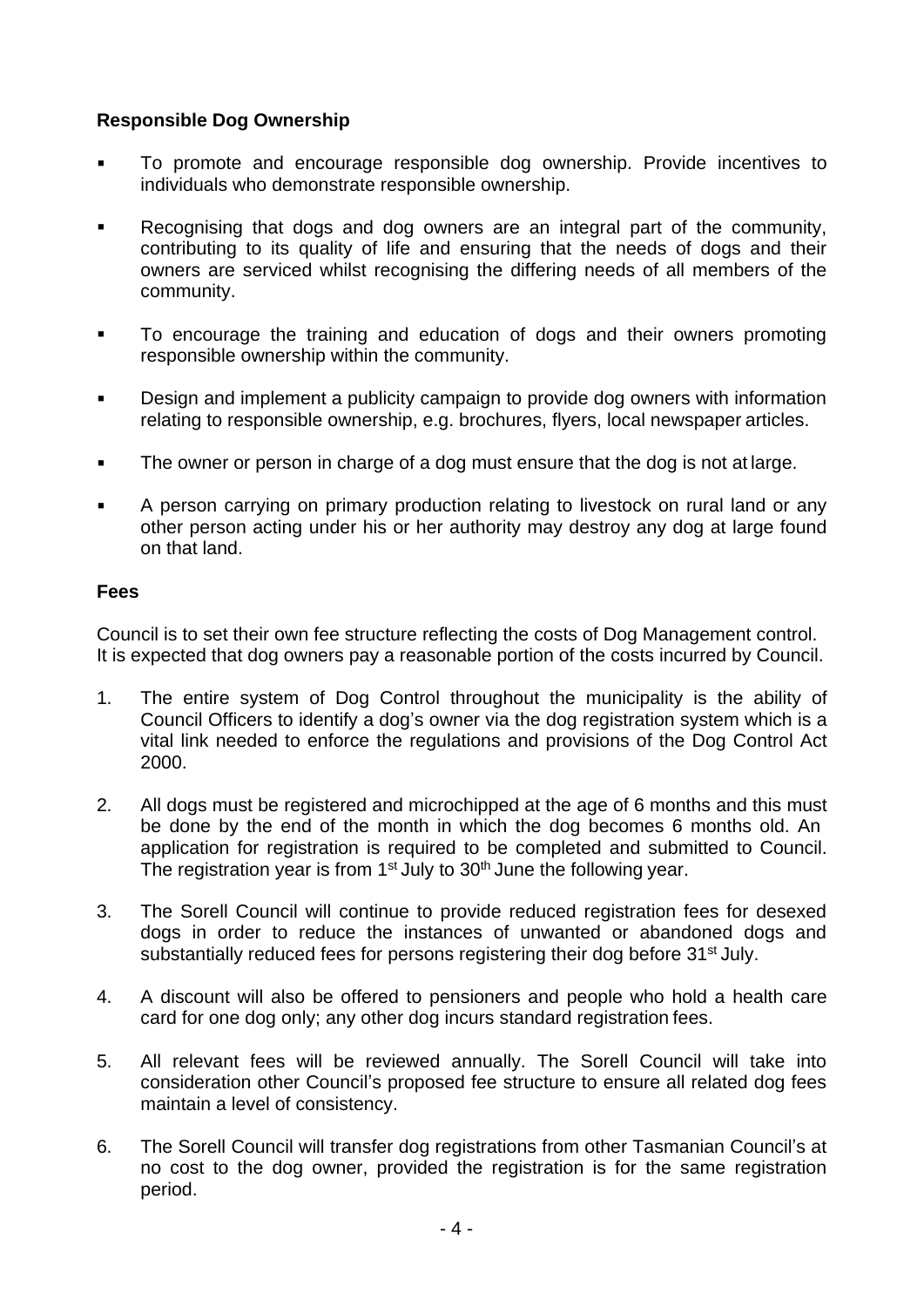7. All dogs impounded will incur an impounding fee and a maintenance fee for every day impounded. An infringement notice will be issued in accordance with the Dog Control Act 2000 Section 16(1) "Failure to ensure a dog is not at large" –1 Penalty unit for all impounded dogs.

#### **Registration Fees**

All registration fees to be reviewed annually.

### **Kennel Licences**

Where a person keeps more than two dogs (or, in the case of working dogs, 4 dogs) on any property, they must apply to Council for a Kennel Licence.

A notice of intention to apply for a kennel licence must be published in the public notices section of the Mercury Newspaper on any day except Sunday in the prescribed format.

Any person residing or owning land within 200 metres of the boundary of the property to which a licence relates may object to the granting of the licence within 14 days after the notice is published.

The objection is to be in writing and set out the reasons for the objection.

#### **How will Council Process the Application?**

Council cannot consider the application until twenty eight (28) days after the publication of the "Notice of Intention to Apply for Kennel Licence".

A Council Officer will inspect the property including all kennels and yards for suitability.

The application will not be considered until all dogs kept on the property are registered.

#### **How will Council reach a Decision?**

In reaching a decision as to whether to grant a licence and if so what conditions, if any, shall apply to the licence, the General Manager may take into account any relevant objections.

The site inspection report will be considered together with any other matters that relate to public health and environmental laws.

The likelihood of the dogs creating a nuisance by barking or otherwise will be taken into consideration.

Where the application is successful, the licence will be issued together with a covering letter drawing the licence holder's attention to the conditions that apply to the licence, and notification of the date that the licence expires.

Where a licence is refused, the applicant will receive written notification.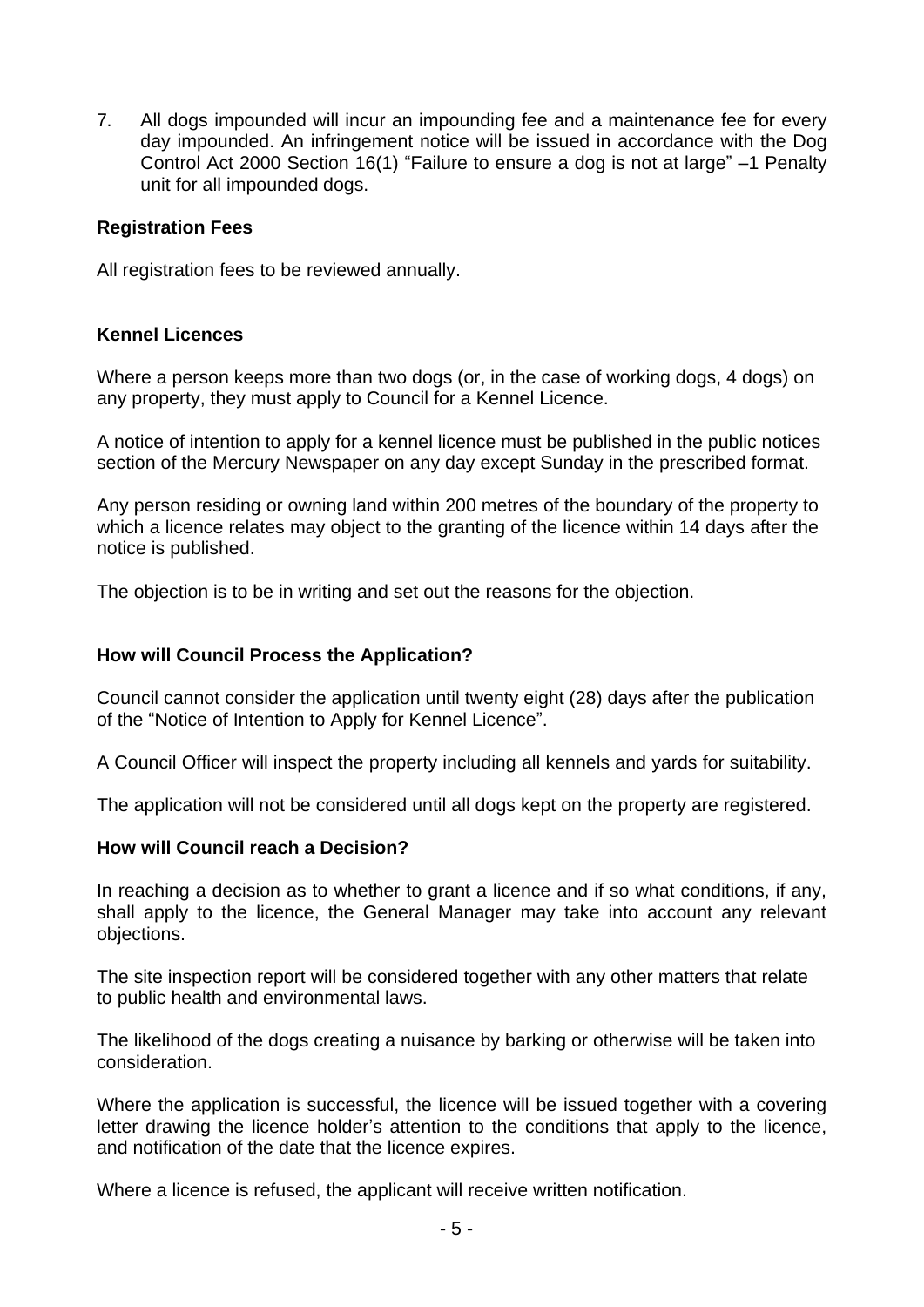# **Can Council Refuse to Grant, Renew or Cancel a Licence?**

The General Manager on the recommendation of an Authorised Officer may refuse to grant a licence if the General Manager is of the opinion that:-

- The premises are unfit for the purpose of keeping the number and type of dogs applied for;
- It would be in the public interest not to grant the licence.

Renewal of a licence may be refused if Council is of the opinion that:-

- The requirements of the Dog Control Act and the Public Health Act are not being complied with;
- The condition of the premises is creating a nuisance;
- The requirements of the Dog Control Regulations are not being complied with;
- It is in the public interest that the licence not be renewed.

A licence may be cancelled at any time if Council is satisfied that:-

- The premises do not comply with the Dog Control Regulations;
- **Laws relating to public health and environmental protection are not being complied** with.
- That the conditions of the licence are not being complied with.

# **What if Council Refuses to Grant, or Renew, or Intends to Cancel a Licence?**

You may appeal to a magistrate. An appeal shall-

- Be instituted by giving written notice to the Clerk of Petty Sessions on the prescribed form;
- Be accompanied by the prescribed fee;
- Be made within the prescribed time (21 days of the date of Council notification); and
- Otherwise, be instituted in the prescribed manner.

At the hearing of an appeal, the magistrate may-

- Dismiss the appeal; or
- Direct the Council to grant or renew the licence;
- Quash the Council's decision to cancel the licence, subject to any conditions the magistrate thinks fit;
- Council must comply with any directions given to it by the magistrate;
- The magistrate's decision is final.

# **Renewal of Licence**

Kennel licences expire on the 30<sup>th</sup> day of June each year.

Licences may be renewed for a further twelve months upon payment of the prescribed fee and a satisfactory inspection of the premises by an Authorised Officer.

# **Can the Licence be transferred to Another Person or Property?**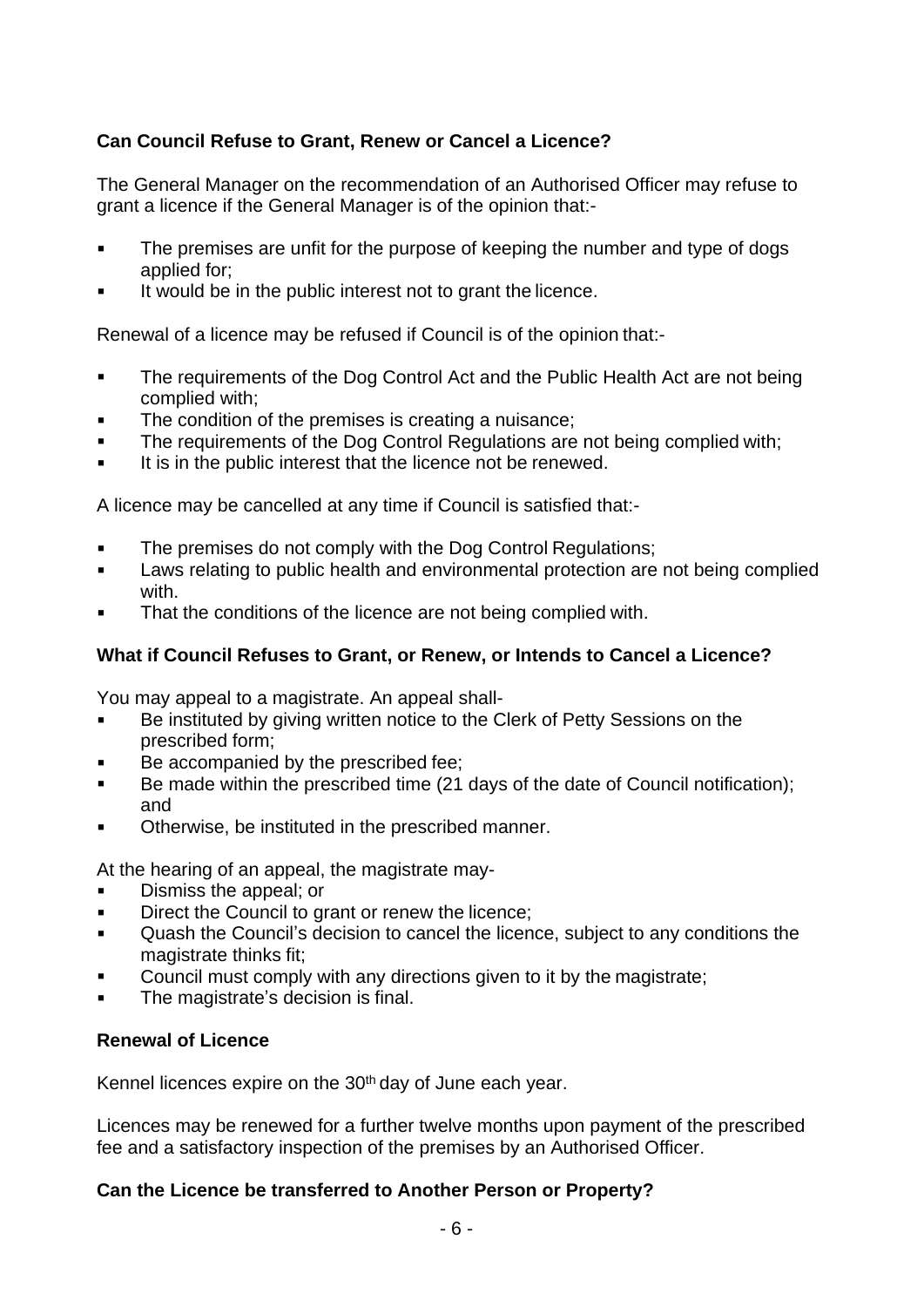Licences are not transferable from one person to another, nor are they transferable from property to property, therefore if you:-

- Sell your property and the new owner requires a kennel licence; or
- You move to another property and wish to retain your licence;

A new application will need to be submitted.

An applicant will need to meet the costs of publishing their intention to apply for a licence.

### **Penalties**

The Act states that a person who keeps more than two dogs (or in the case of working dogs, four dogs) six months of age or over, on any premises not being licenced premises, is guilty of an offence and is liable on summary conviction to a maximum fine of 5 penalty units.

Normally an Authorised Officer would issue an Infringement Notice for unlicensed premises (1 penalty unit). Non-payment of this fine would then involve the previously mentioned legal action being taken.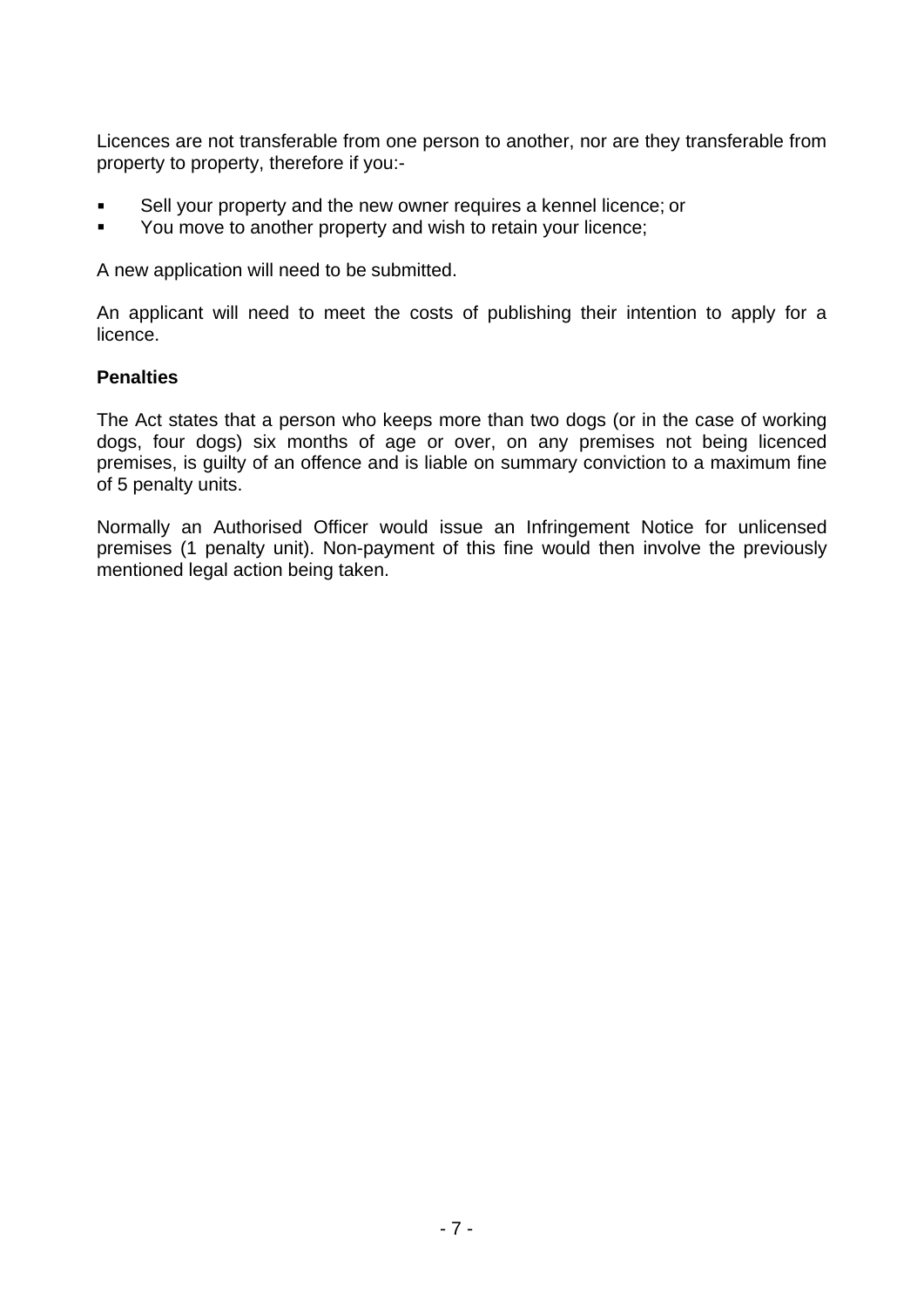# **Dangerous Dogs**

The Dog Control Act 2000 substantially increases the penalties and restrictions on owners of dogs declared dangerous.

Classifying dogs as dangerous is an effective method of controlling individual dogs that have demonstrated aggressive or dangerous behaviour. Council will, where appropriate, classify dogs as dangerous.

A dog may be considered dangerous because of an obvious act or incident in which it has threatened, attacked, and in some cases, caused serious injury or death to an animal or person. This physical act is an expression of aggression and in most cases, this aggression has been contributed to by human intervention. There are several triggers for aggression in dogs. They are:

- Territorial aggression
- **Protective aggression**
- **Fear aggression**
- **Predation aggression**
- **Dominance aggression**
- **Learned aggression**

No matter what the trigger, or the level of human intervention, it is not an acceptable community standard that dogs who display aggression be allowed to be in a position to carry out the physical act. Council in its commitment to ensuring a safer environment endorses legislation in relation to dangerous dogs. A General Manager of a council may declare a dog to be dangerous dog if:

- a) The dog causes serious injury to a person or another animal: or
- b) There is a reason to believe the dog is likely to cause serious injury to a person or another animal.

The owner of a dog declared to be dangerous has the right to appeal the decision to a Magistrate; the appeal must be lodged within 14 days of notification of the declaration.

The owner or person in charge of a dangerous dog must be at least 18 years of age, must ensure that whilst the dog is in public place, is on a lead not exceeding two metres, is held by hand and is sufficient to control and restrain the dog. The dog must be muzzled and unable to bite a person or animal and when not in a public place housed in an enclosure that complies with the prescribed requirements. The dog must at all times wear an approved collar supplied by the Council.

The owner of a dog declared to be dangerous must ensure that the dog is de-sexed and implanted with an approved microchip within 28 days after notification that the dog has been declared dangerous.

The owner or person in charge of a dangerous dog must ensure that appropriate signs of an approved type warning of the presence of a dangerous dog are displayed at every entrance to the premises on which the dog is kept. These signs are only obtainable through Council.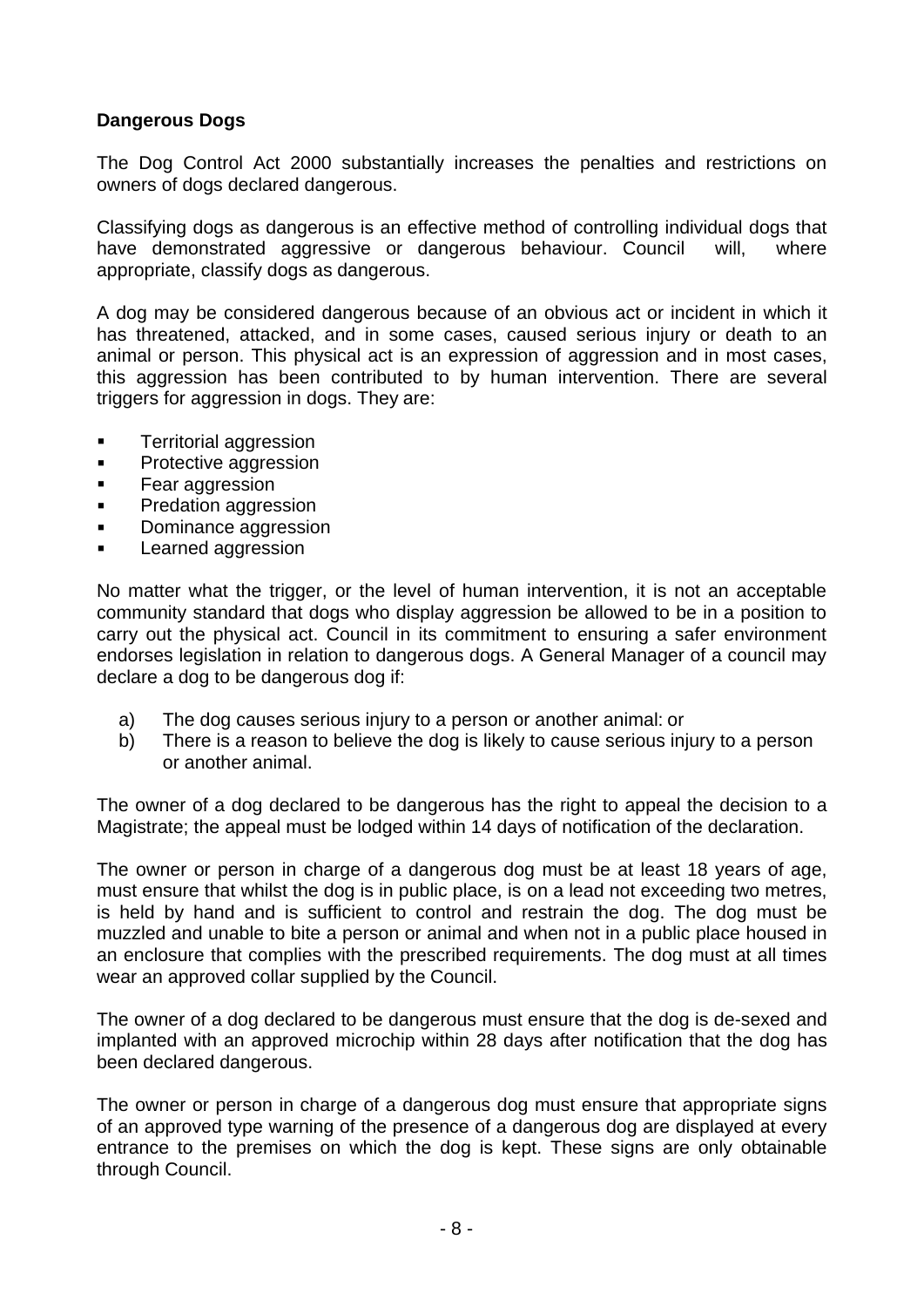The cost associated with the purchasing of prescribed dog collar, micro-chipping, dsexing and appropriate signage is the responsibility of the dog owner.

Any premises on which a declared dangerous dog is being kept will be inspected on a regular basis by an Authorised Officer to ensure that the dog is housed correctly and that the owner is complying with the requirements as defined in the Dog Control Act 2000.

Appropriate legal action will be taken against any dangerous dog owner not complying with the regulations.

### **Restricted Breed Dogs**

Dogs of a breed which have been banned from importation into Australia may be declared restricted breed dogs. Of the breeds banned from importation, only the American pit bull terrier or pit bull terrier is understood to be in Tasmania.

Council officers will determine whether a dog is a restricted breed dog based on approved guidelines, which will include key characteristics of dog breeds such as height, weight, coat, colouration, tail carriage, facial and body features.

Owners can appeal the declaration of their dog as a restricted breed dog to the Magistrates Court (Administrative Appeals Division) within 28 days of the service of the declaration. In such an appeal, the onus is on the owner to prove that the dog is not a restricted breed.

The owner or person in charge of a restricted breed dog must be at least 18 years of age, must ensure that whilst the dog is in public place, is on a lead not exceeding two metres, is held by hand and is sufficient to control and restrain the dog. The dog must be muzzled and unable to bite a person or animal. The dog must at all times wear an approved collar supplied by the Council.

The owner of a dog declared to be a restricted breed must ensure that the dog is dsexed and implanted with an approved microchip within 28 days after notification that the dog has been declared.

The owner or person in charge of a restricted breed dog must ensure that appropriate signs of an approved type warning of the presence of a restricted breed dog are displayed at every entrance to the premises on which the dog is kept. These signs are only obtainable through Council.

The cost associated with the purchasing of prescribed dog collar, micro-chipping, dsexing and appropriate signage is the responsibility of the dog owner.

#### **Complaints**

With an ever-increasing urban animal population, there will invariably be associated problems with them. It is expected that with a balance of proactive and reactive education and enforcement this will minimize the impact of inappropriate dog behaviour.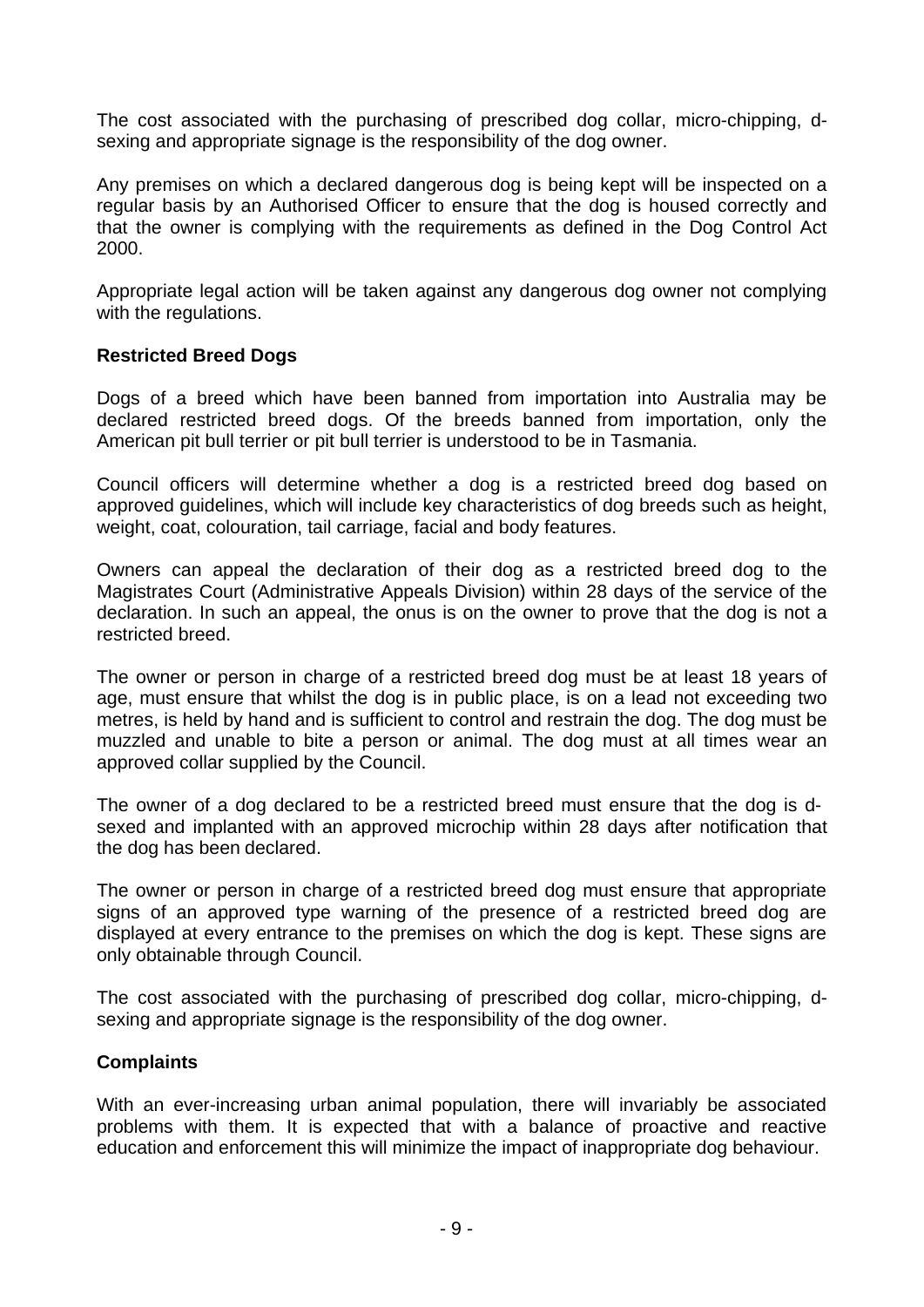Council recognizes the right of community members to seek assistance in dealing with nuisances created by dogs. Council represents the community and ensures that quality services are provided. This is best achieved by open communication between Council staff, the complainant, and the dog owner/s.

To this end, Animal Management Officer's will not respond to complaints made anonymously. Council requires all complaints to be made in writing stating the complainants name, address and telephone number. It is essential that staff have access to this information so they may clarify details, seek further information, and to advise outcomes of investigations onto the complainant. This information is strictly confidential and not passed on to any other member of the community.

# **Nuisance Dogs**

Council currently spends large amounts of time associated with the problems caused by nuisance dogs and in particular the issue of excessive barking. Council's preferred option is to consult with both the complainant and the dog owner addressing the issues why the dog is barking and offering advice and Council resources, which often resolves the issues quickly without the need for lengthy legal proceedings, which are costly and time consuming. The most important issue is for the owner to be made aware of the nuisance and to be advised as to the best methods available to alleviate the problem.

Upon receipt of a complaint regarding a nuisance dog, the following procedure is followed:

# First Stage

Council officers will make contact with the complainant and the owner of the dog to discuss the matter and strategies may be discussed to reduce or minimise the nuisance. Council officers may request that the complainant keep an accurate record of the barking over a period to assist council in determining a pattern of barking, this record may be used as evidence later if the matter went to Court.

# **Second Stage**

The owner of the dog is given a reasonable amount of time, normally two weeks to address the nuisance and if requested an Authorised Officer may inspect the property and offer advice to overcome the problem such as the use of an anti bark collar or other methods. The aim of the discussion is to reach agreement acceptable to both the complainant and the dog owner without the need for legal action.

# Third Stage

If no attempt has been made by, the dog owner to alleviate the problem or no contact made with Council Officers the complainant is requested to complete the appropriate form in accordance with Section 47(2) (a) of the Dog Control Act 2000. The person is required to pay a fee that will be refunded if their complaint has substance. After receipt of an official complaint, Council Officers will investigate the complaint speaking to neighbours in the vicinity and inspecting the offending property at various times to assess if the dog is considered a nuisance.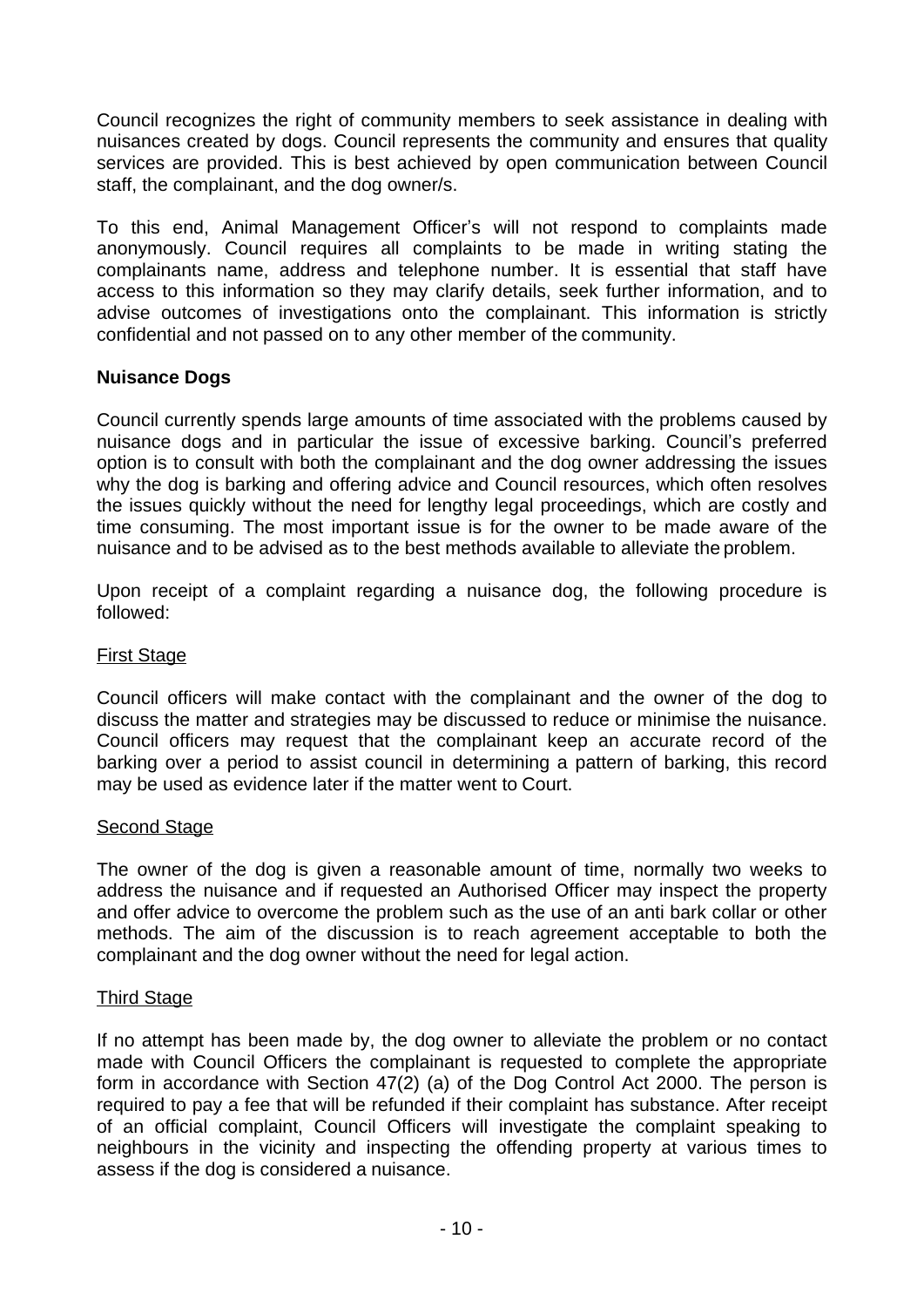The complainant must also be prepared to appear in court as a witness if legal proceedings are instigated. It is only by this means that formal action can be initiated.

If a complainant is not prepared to lodge a Formal Notice of Complaint and / or not prepared to appear as a witness in court, Animal Management Officer's may determine that no further action will be taken in regard to the complaint.

If the complaint is found to be genuine, the Council may institute proceedings for an offence under Section 46 of the Dog Control Act 2000.

The owner or person in charge of a dog must not permit the dog to become or create a nuisance. A dog is a nuisance if:

- a) It behaves in a manner that is injurious or dangerous to the health of any persons, or
- b) It creates a noise by barking or otherwise, it persistently occurs or continues to such an extent that it unreasonably interferes with the peace, comfort or convenience of any person or persons.

# **Provision of Declared Areas**

Maps of Dog exercise areas, restricted areas and prohibited areas can be found on the Sorell Council Website (www.sorell.tas.gov.au)

The Dog Control Act sets out a procedure for the declaration of areas in which there are particular restrictions. The process involved before the declaration of any areas will include the advertising of the proposed area on at least two occasions in the public notices section of the newspaper inviting the public and any appropriate body or organisation to submit in writing any comments or objections relating to a proposed declared area.

In assessment of any proposed declared areas, Council will consider the following criteria.

- **Access.**
- **Environmental Impacts.**
- **Public safety issues.**
- **Land use.**
- **Proximity to residential areas.**

Council will consider any submissions and the results of any consultation before finalising any policy in relation to declared areas. Investigation of suitable areas will be ongoing.

### **Off the Lead Dog Exercise Area (In these areas dogs are allowed off a lead but under effective control)**

The following areas are areas where dogs can be exercised off the lead provided they remain under the effective control of the owner at all times.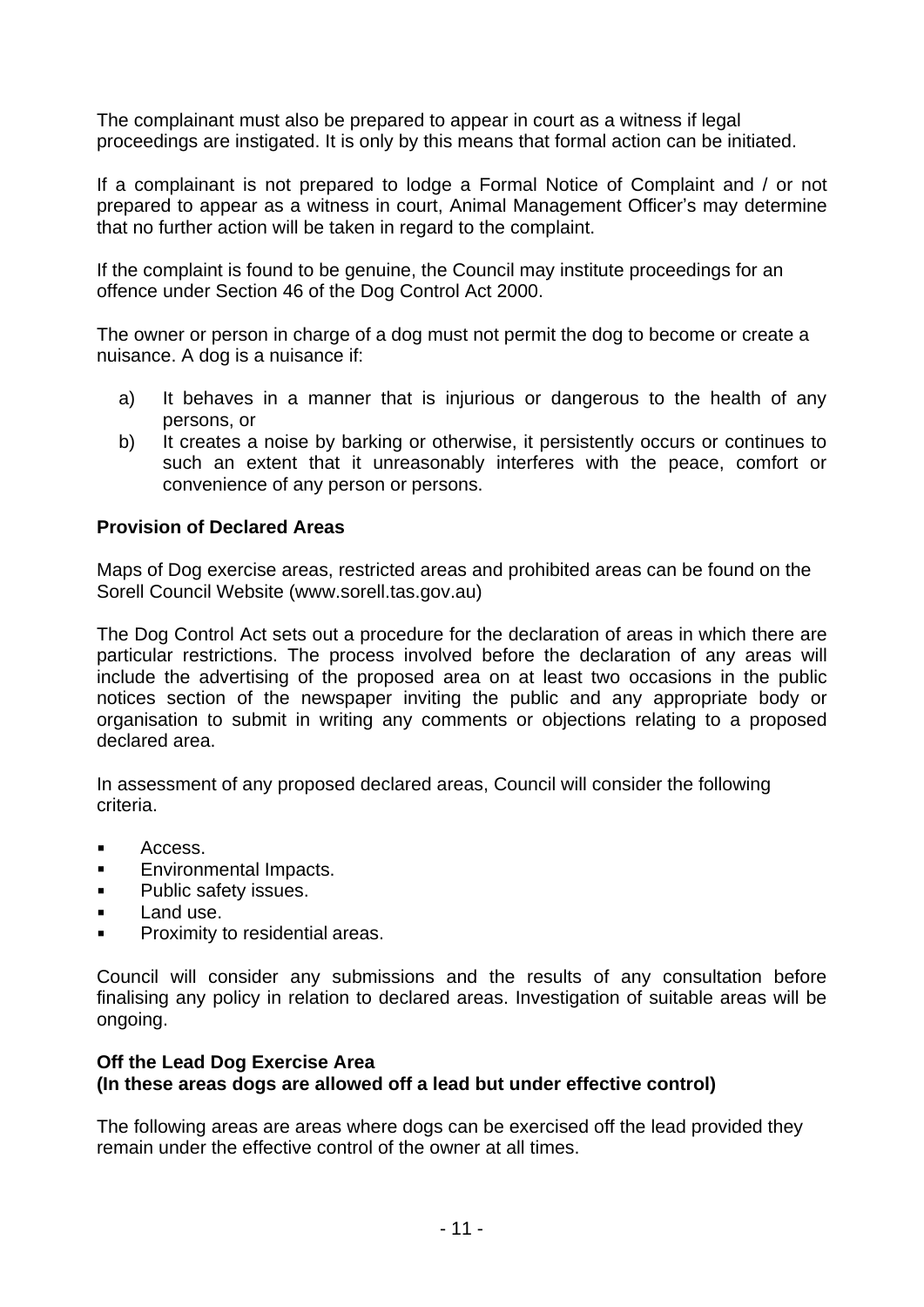A dog off the lead and under effective control is defined as in close proximity and within site of the person and that person must if so directed by an Authorised Officer demonstrate that the dog is immediately responsive to that persons commands.

# **Training Areas**

# **(In these areas dogs are allowed off a lead but under effective control)**

Council may declare an area to be area where dogs may be trained subject to any specified conditions.

Specific exercise and training areas will be considered by Council upon written request from dog obedience trainers, registered clubs and / or community representatives.

### **Prohibited Areas (In these areas dogs are not allowed at all times)**

Council in consultation with Parks and Wildlife Service may declare an area containing sensitive habitat for native wildlife to be an area where dogs are prohibited from entering.

#### **Prohibited Public Areas (In these areas, dogs are not allowed at all time)**

A person must not take a dog into:

- Any grounds of a school, pre-school, kindergarten, crèche or any other place where without the permission of the person in charge of the premises.
- Any shopping centre or shop.
- Any grounds of a public swimming pool.
- Any playing area of a sports ground on which sport is being played.
- Any areas within 10 metres of a children's playground.

These restrictions do not apply to any guide dog or hearing dog.

#### **Dog-Restricted Areas (Specified time, month, day or season on or off lead)**

In these areas, dogs are not allowed during the times and/or dates specified. These are areas where it is considered that a significant conflict exists, however this is limited to particular times and/or dates. In order to prevent danger, and to minimize distress and nuisance, dogs shall be prohibited from these areas during the times and/or dates specified.

A Council may declare an area to be an area where dogs, other than guide dogs or hearing dogs, are restricted from entering. Restricted areas may also include particular times during a year or specified hours.

A Council may also declare an on lead area, where dogs may be walked but must be kept on lead at all times.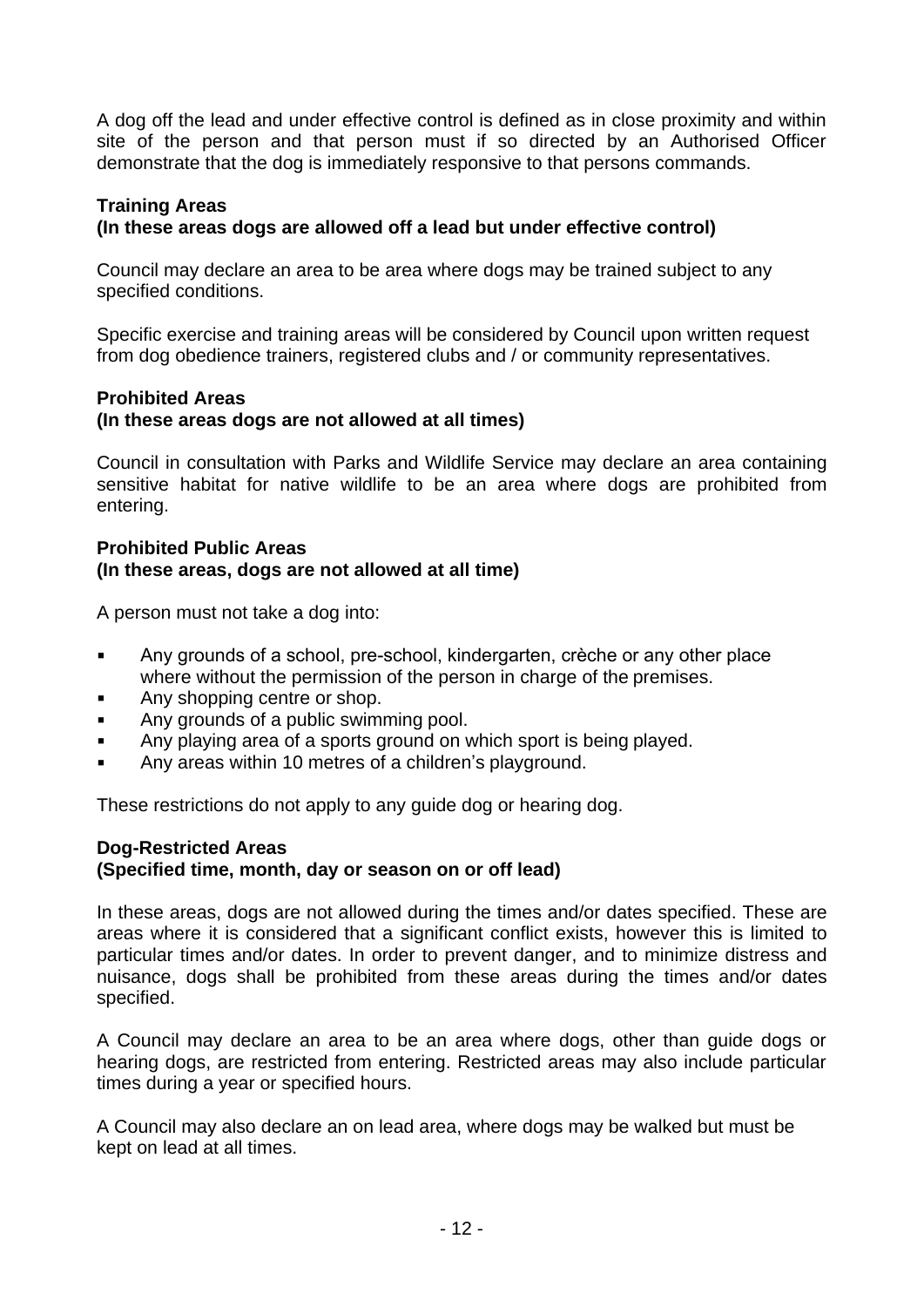# **Impounding of Dogs**

All dogs impounded will incur a \$10.00 impounding fee and a \$10.00 maintenance fee for every day impounded. An infringement notice will be issued in accordance with the Dog Control Act 2000 Section 16(1) "Failure to ensure a dog is not at large" – Penalty. (One penalty unit)

### *Options for dealing with this infringement notice:*

You must within 28 days of the date of service of this notice do one of the following:

- pay the infringement notice in full;
- **EXECT** apply to the General Manager for the withdrawal of the infringement notice;
- apply to the General Manager for a variation of payment conditions; or
- lodge a notice of election for a court hearing with the General Manager.

If you do not lodge a notice of election for a court hearing within 28 days of the service of the infringement notice and the infringement notice is not withdrawn, you will be taken to be convicted of the offence(s) set out in the infringement notice. If you are taken to be convicted and do not pay, either in full or as arranged under a variation of payment conditions, the monetary penalty may be enforced under the *Monetary Penalties Enforcement Act 2005.*

#### **Note: After referral to the Director, Monetary Penalties Enforcement Service, Costs will be added which will be in addition to the unpaid infringement amount.**

#### **Elect a court hearing**

If you wish to have the offence(s) to which this infringement notice relates determined by a court, or you wish to argue that the penalty should be reduced, you must lodge a written notice to elect a court hearing with the General Manager.

#### **How to Pay**

The Notice may be paid at the Sorell Council Offices, between 8.00am and 4.45pm on Council working days.

#### **Application for Payment Variation**

If you need more time to pay, you can apply to make payment arrangements by writing to the General Manager, Sorell Council, PO Box 126, Sorell 7172.

#### **Infringement issue enquiries**

For enquiries relating to the issue of this infringement notice call (03 62690000).

Where a dog is recovered from Council's pound it shall not be released until it is registered and all registration and pound fees paid.

If a dog is seized and its owner is not identifiable, the dog will be impounded at the Sorell Council pound for a minimum of three Council working days. If the dog is not reclaimed within this period, the dog becomes the property of Council.